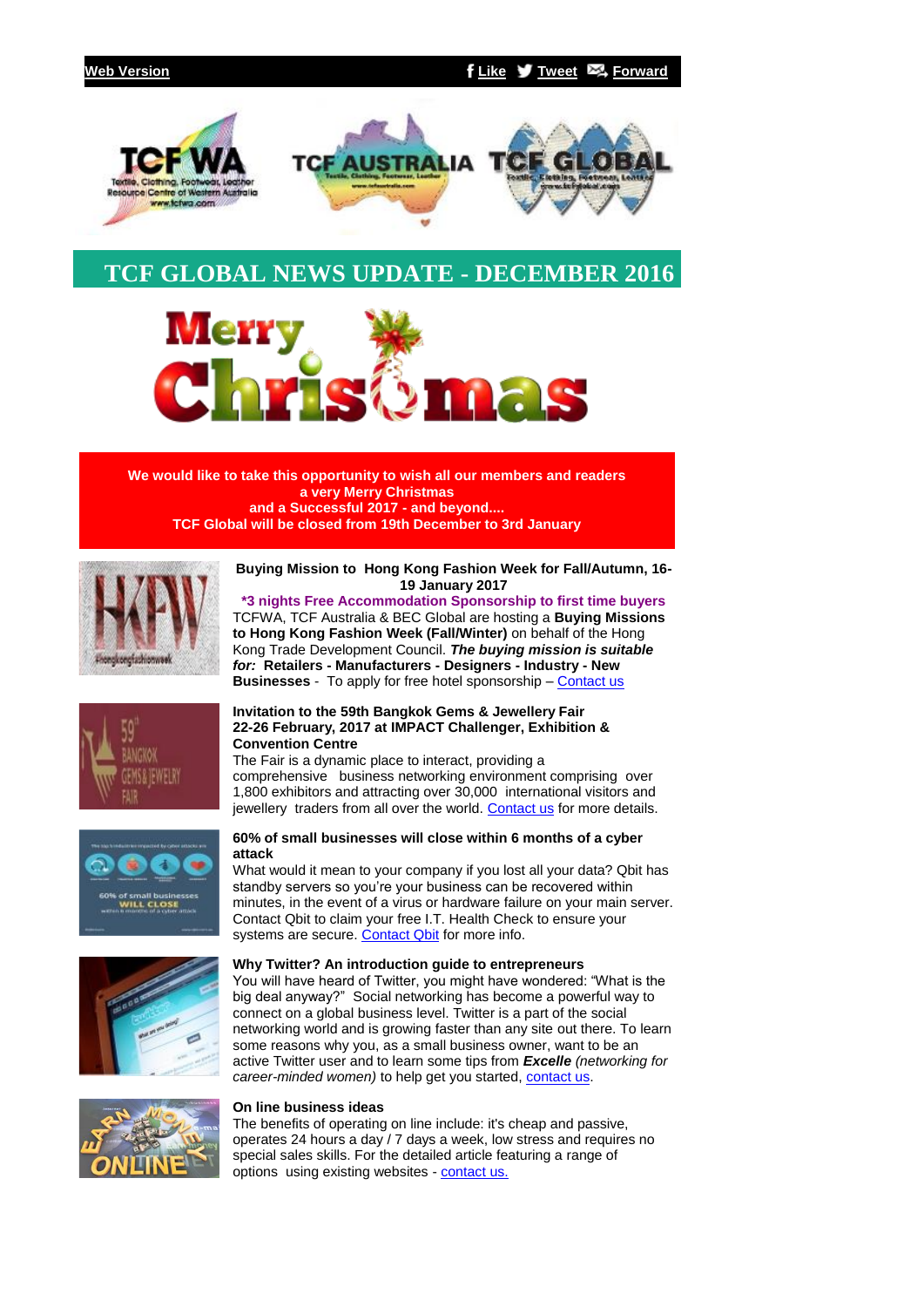















# **Small businesses fear being the next target of bad financial advice** Small businesses fear they could be the next target of bad financial advice and predatory lending under a proposed low-regulation scheme for start-ups. The scheme, being considered could allow financial services start-ups to operate unlicensed for six months in the name of supporting innovation. To read the article from *The Sydney Morning Herald* - [contact us.](mailto:support@belmontbec.com?subject=Re%3A%20Small%20businesses%20fear%20being%20the%20next%20target%20of%20bad%20financial%20advice)

# **Your competitors are going mobile - are you?**

As more and more consumers begin to rely on their mobile devices for personal and business use, instead of a more traditional means like a desktop computer, the need for a mobile app is rapidly growing. With 2015 being dubbed the Year of the Mobile, small businesses without a mobile app planned for the future will continue to fall farther and farther behind. There's typically only one reason that is causing these businesses to continue to hold out: money. To learn more - [contact us.](mailto:support@belmontbec.com?subject=Re%3A%20Your%20competitors%20are%20going%20mobile%20-%20are%20you%3F)

# **Thinking like a customer increases sales**

Solo operators spend a lot of time thinking like business owners. To increase sales, however, you need to think more like the people you want to serve. To read the article describing five ways to increase sales - [contact us.](mailto:support@belmontbec.com?subject=Re%3A%20Thinking%20like%20a%20customer%20increases%20sales)

# **What is 'Network Marketing' and 'Multi-Level Marketing'?**

Network Marketing is easily one of the most misunderstood and misrepresented business models. Those involved in the Network Marketing Industry understand that there is low risk to joining a new Network Marketing company; however, because of the structure of a network marketing business, many people mistakenly believe that all multi level marketing companies (even the best) are illegal pyramid schemes. To read the detailed article - [contact us.](mailto:support@belmontbec.com?subject=Re%3A%20What%20is%20%27Network%20Marketing%27%20and%20%27Multi-Level%20Marketing%27%3F)

# **How to survive a business drought**

Regardless of how long you have been in business, you are bound to experience a business drought at some time or another. If we could all have the multitude rushing in to purchase our product or service without ceasing, it would make business so much easier and, no doubt, cash flow a lot better. The fact is, slow periods are a part of business whether we like it or not. To read more - [contact us](mailto:support@belmontbec.com?subject=Re%3A%20How%20to%20survive%20a%20business%20drought)

# **96 Business Ideas you could start today.**

The website **Stay At Home Mum** has compiled a list of 96 ideas for little home businesses that you could start right now. All you need is a willingness to work, a bit of business acumen, and an ability to look for new opportunities at every turn. To read the article - [contact us.](mailto:support@belmontbec.com?subject=Re%3A%2096%20Business%20Ideas%20you%20could%20start%20today.)

# **Five ways to get mall shoppers into your store**

Rumors of the mall's demise have been greatly exaggerated. In fact, a recent study shows shoppers are spending more time at the mall than they have in years — not only to shop, but also for entertainment, dining out and socializing. Sure, we're about to enter the time of year when mall traffic is heaviest — back-to-school season and the winter holidays — but malls are enjoying consistent, solid traffic all year long. How can you take advantage of that traffic and attract more shoppers to your store? Here's what you need to know. To read the tips - contact [us.](mailto:support@belmontbec.com?subject=Re%3A%20Five%20ways%20to%20get%20mall%20shoppers%20into%20your%20store)

#### **Welcome to our new TCF Members - Tropice La Mode, Margaret Talbi; The Textile Institute Southern Australia (TISA), Mike Clifford;** Join TCF non-profit community organisation - receive buying mission opportunities, supply chain linkages, free training vouchers, access to fashion business mentoring for your business; Bronze, Silver & Gold Levels available. [www.tcfglobal.com/membership](http://bbec.bridgewaymailer.com/t/j-l-ulhkydy-l-p/)

**Reduce your small business energy costs by 20% - 40% FREE Access to all nine topics Energy Efficiency Webinars [www.tcfaustralia.com/webinars](http://bbec.bridgewaymailer.com/t/j-l-ulhkydy-l-x/)**

The information featured in this newsletter is published in good faith in an endeavour to disseminate a wide range of business-related content. While we endeavour to verify the comments and advice, we cannot make any warranties regarding the accuracy of data from other sources, or the relevance to individuals' circumstances. Any actions you may consider are dependent on your individual choice and circumstances and are strictly of your own volition; consequently, we are not liable for any resulting consequences. We have no control over the content of any links to other websites and are not liable for any resultant actions taken by readers.